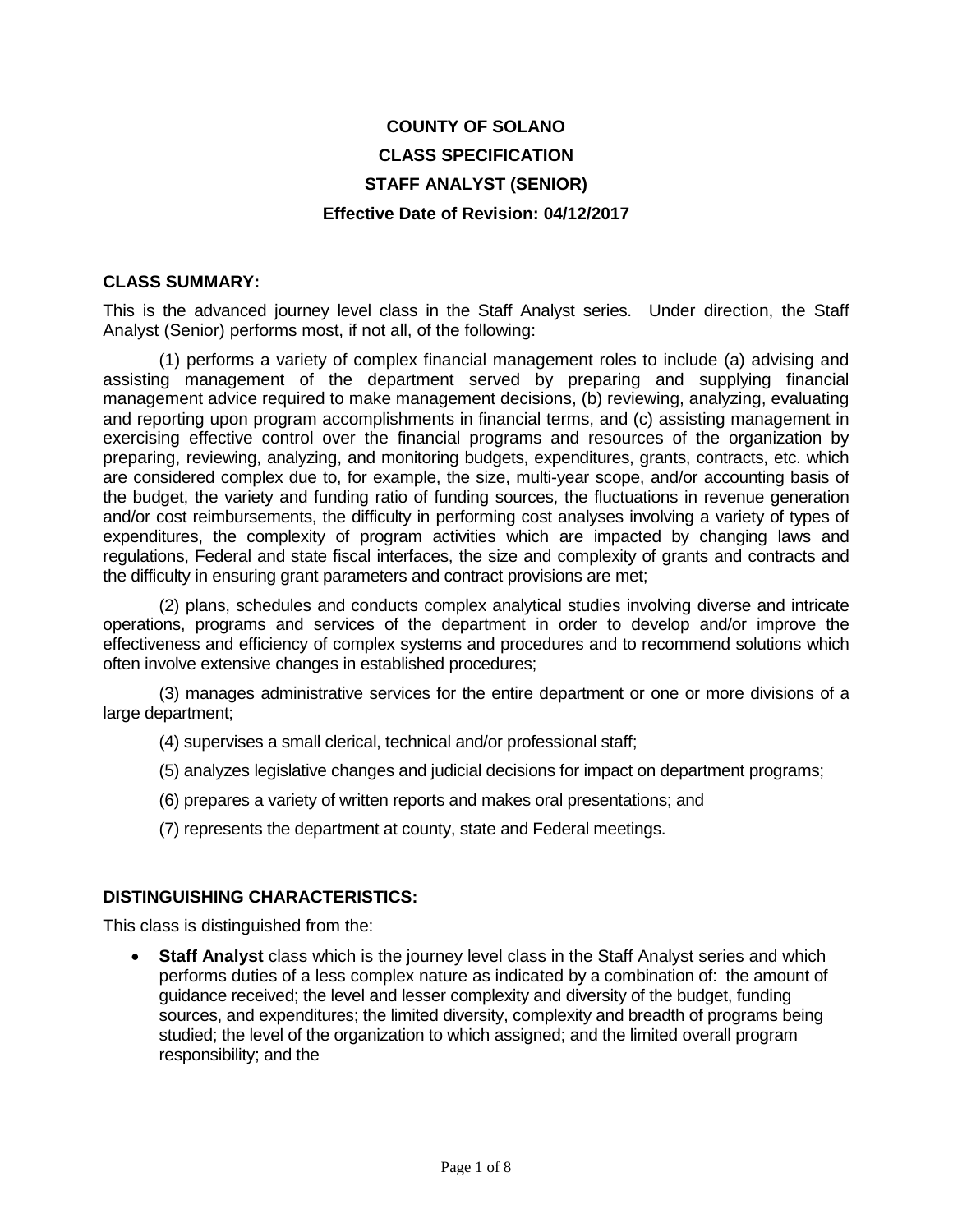• **Policy and Financial Analyst** class in that the employees in this class exhibit a higher level of responsibility in program oversite, monitoring, understanding, justifying, and articulating program needs.

# **SUPERVISION RECEIVED AND EXERCISED**

Direction is provided by the supervisor of the work unit.

Employees in this class may supervise employees in clerical, technical and/or professional, classes.

**ESSENTIAL DUTIES:** This class specification represents the core area of responsibilities; specific position assignments will vary depending on the needs of the department.

Performs a variety of financial management duties that support the provision of financial management advice and support to department management:

- Manages budget activities by:
	- $\circ$  developing the budget for an entire department or, in larger departments, the most complex division budgets based on analysis of data collected including impact on service levels and operations and/or information required by the funding source;
	- o providing financial analysis to maximize revenues and minimize expenditures;
	- o projecting year-end expenditures and revenues; developing and providing budgetary information to be used for feasibility studies, project/program development, and analysis of program viability, effectiveness and efficiency; and
	- o submitting budgets and financial reports to appropriate agencies.
- Monitors, reviews, and analyzes fiscal aspects of programs by:
	- o reviewing revenue projections, revenue trends, time studies, the impact of enacted or future legislation, etc. and their impact on projected budgets;
	- o recommending and implementing solutions to improve revenue generation for department programs;
	- o analyzing costs and projecting potential revenues based on expenditure trends;
	- o analyzing and reporting to management the impact of equity adjustments, increases in fixed costs, or other actions;
	- $\circ$  coordinating with appropriate staff regarding revenue accruals, encumbrances, and expenditure accruals;
	- o determining over-expenditures requiring the transfer of funds and the processing of transfer requests;
	- o recommending and establishing general fiscal procedures to improve department operations based on cost/benefit studies;
	- o reviewing financial reports, expense claims, cost analysis patterns and trends, etc. to determine how projected and budgeted expenditures will generate earned Federal and state funding;
	- o reviewing state proposed budgets to determine impact on assigned unit's program revenue and operations; and
	- o providing input as to financial implications of projects.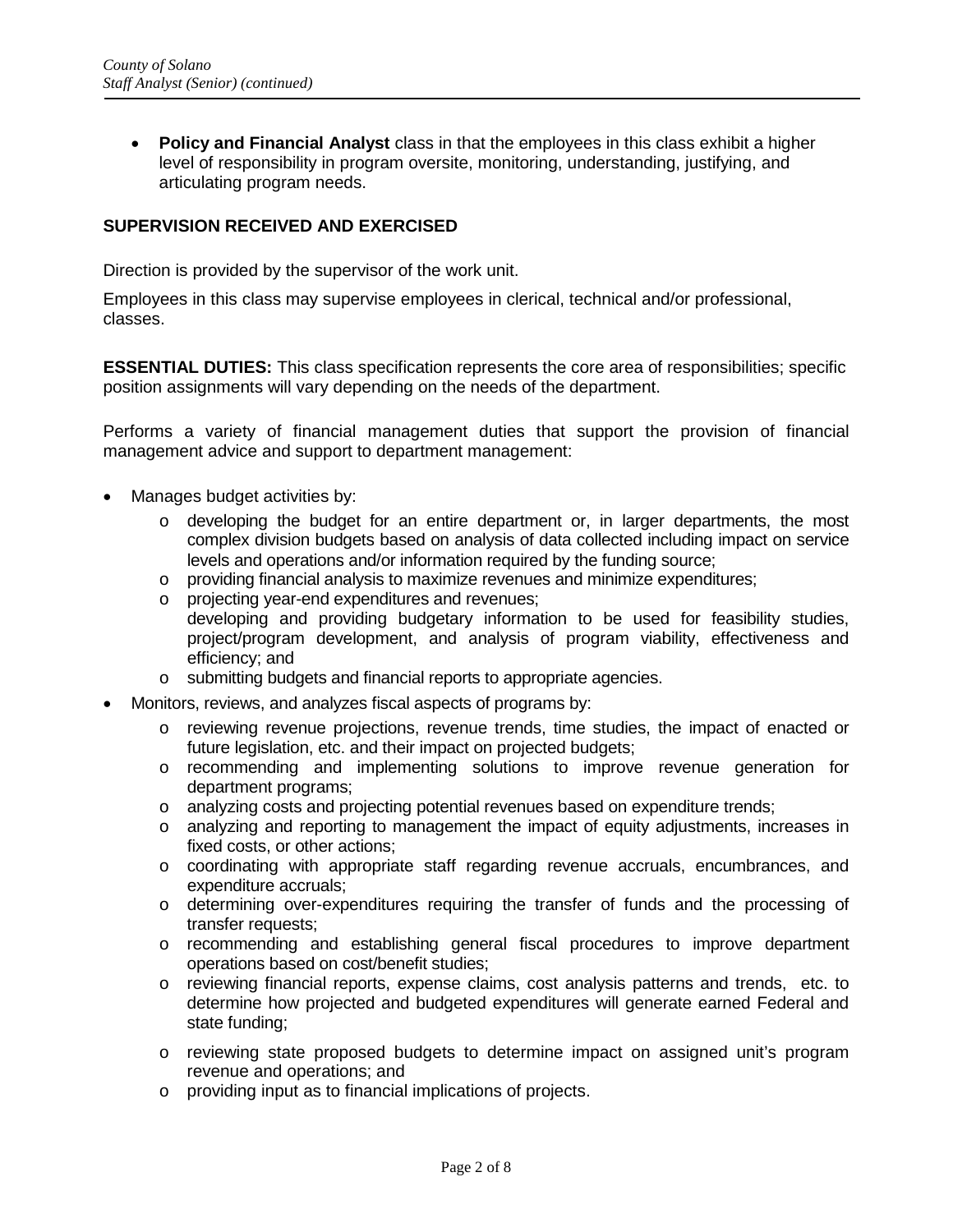- Manages contracts and contractual compliance by:
	- o monitoring and overseeing contract development for annual department contracts and memorandums of understanding;
	- o managing the development, distribution, and evaluation of requests for proposal and bid proposals;
	- o assisting management with the development and completion of contracts;
	- o requesting contract approvals and amendments;
	- o supervising claims for payments to contractors;
	- o monitoring contract budgets;
	- o implementing and updating databases for contract management;
	- o developing contract monitoring tools and reports;
	- o monitoring quality control, data collection and outcome management;
	- o developing auditing guidelines;
	- o supervising or performing audits to monitor contractual compliance; and
	- $\circ$  directing the resolution of contract problems for the department and providers.
- Performs grant administration by:
	- o monitoring and administering grants and other major sources of funding;
	- o preparing grant claims;
	- o monitoring grant budgets; and
	- o developing and distributing grant budget reports.
- Reviews, analyzes, evaluates and reports upon program accomplishments in financial terms.
- Assists and coordinates audit activities of Federal, state and county auditors.
- Manages and coordinates departmental accounting activities, which may include payroll, general accounting, accounts payable, accounts receivable, and/or asset management functions; manages and supervises the operation of computerized fund/cost accounting systems; plans, analyzes, and coordinates equipment usage and fixed asset inventories.
- Manages administrative services by:
	- developing and implementing policies and procedures;
	- establishing goals, objectives and timelines for projects and workload;
	- planning and coordinating continuous improvement planning to improve efficiency and effectiveness of business and administrative processes;
	- coordinating and integrating activities and business processes with other departments and division;
	- o monitoring staffing patterns and making staffing recommendations;
	- o planning for growth and future business needs;
	- o planning and coordinating data systems, work flow, and space utilization;
	- o providing technical guidance, consultation and recommendations for department managers, supervisors and staff regarding policies, practices, procedures, programs actions, or related issues; and
	- o maintaining and updating administrative policy and procedures manuals.
- Conducts complex studies involving diverse and intricate operations, programs and services of the department to identify and analyze substantive and/or high visibility problems, to improve the effectiveness and efficiency of complex systems and procedures, and to recommend solutions which often involve extensive changes in established procedures by: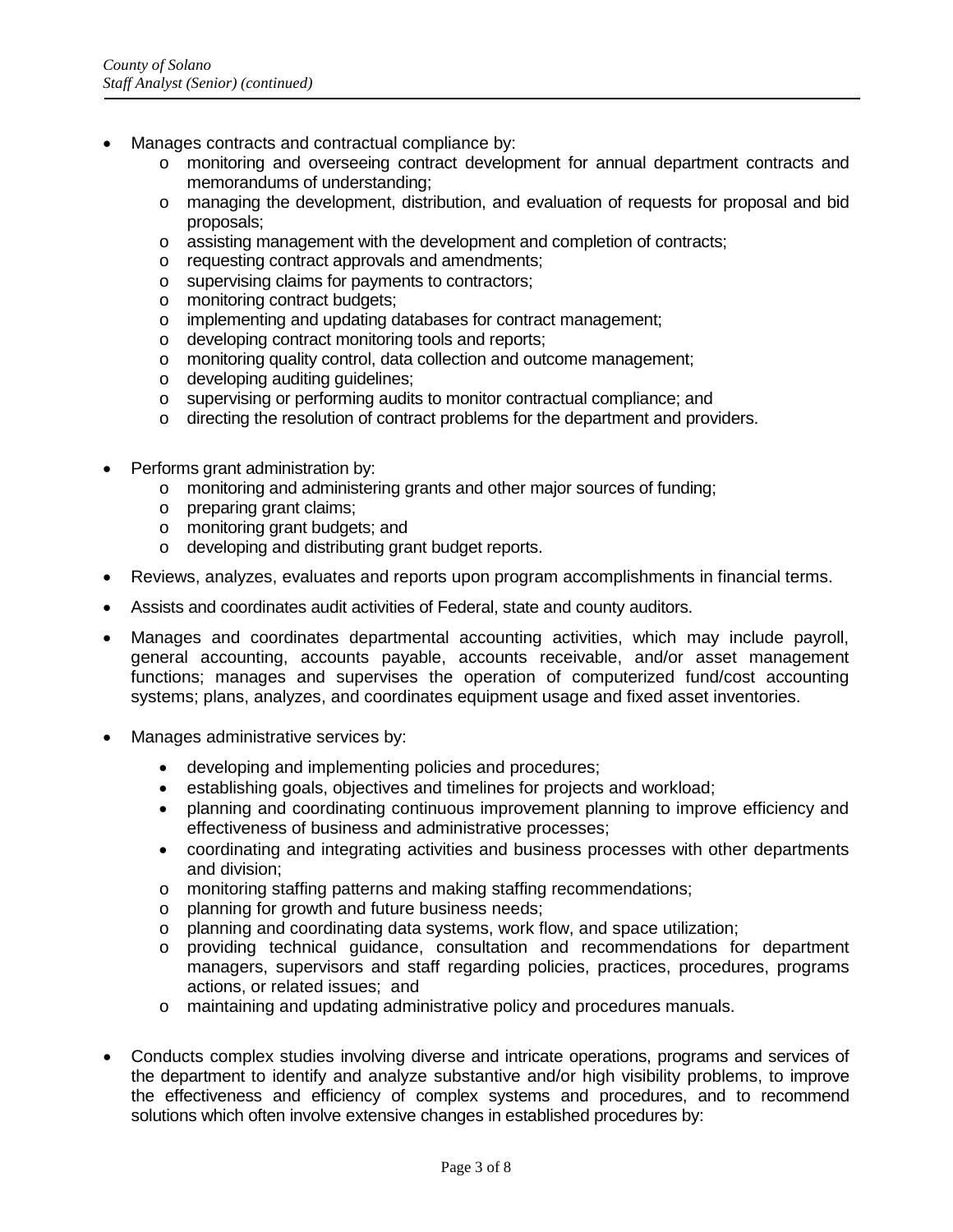- o planning and conducting studies of administrative and operational activities including fiscal operations, budget preparation and control, equipment usage, staffing patterns, work flow, space utilization, affirmative action, and training plans;
- o participating in interdisciplinary program research and/or analysis and the preparation of written/verbal recommendations on a broad range of governmental and managerial problems;
- o receiving and responding to requests for assistance in resolving high profile projects that require immediate attention;
- o researching available computer software to meet operational needs;
- o evaluating the efficiency and effectiveness of the program, operation, procedure, and/or practices under study;
- o analyzing the interactivity with the programs of other departments and with state and Federal agencies and coordinating the issues and impacts with those departments and agencies;
- $\circ$  ensuring department compliance with applicable laws, rules, regulations, etc. and initiating actions to correct deviations or violations;
- o reviewing work methods and systems to increase service efficiency/effectiveness; and
- o based on analysis of gathered data, developing reports and making recommendations for appropriate action which may include implementing new or revisions to current policies and procedures, and implementing new/changed data collection systems.
- Performs supervisory duties to direct reports in clerical, technical, and/or professional classes such as:
	- o assigning work and planning and scheduling staff's work activities and deadlines;
	- o establishing standards for acceptable work products and evaluating performance;
	- o reviewing work and recognizing employees' work efforts and accomplishments;
	- o proposing disciplinary actions;
	- o interviewing applicants and recommending selections;
	- o providing career development mentoring and recommending training and career development opportunities;
	- o ensuring that employees are properly trained and that they are scheduled for or have received required training or needed formal training;
	- o providing instruction and/or guidance to employees in handling difficult or complex work problems;
	- o reviewing and approving timesheets and requests for leave; and
	- o communicating, supporting and enforcing County and Department policies and procedures including those related to equal opportunity and to safety.
- Reviews and analyzes present, pending and adopted legislation and judicial decisions to determine effect on departmental programs, policies and/or procedures and presents recommendations to implement required changes.
- Presents findings and recommendations of budget reviews, analysis of expenditure trends, analytical studies, contract and grant monitoring, etc. in oral presentations before management staff, committees, etc., written narrative and statistical reports, agenda items for the Board of Supervisors, etc.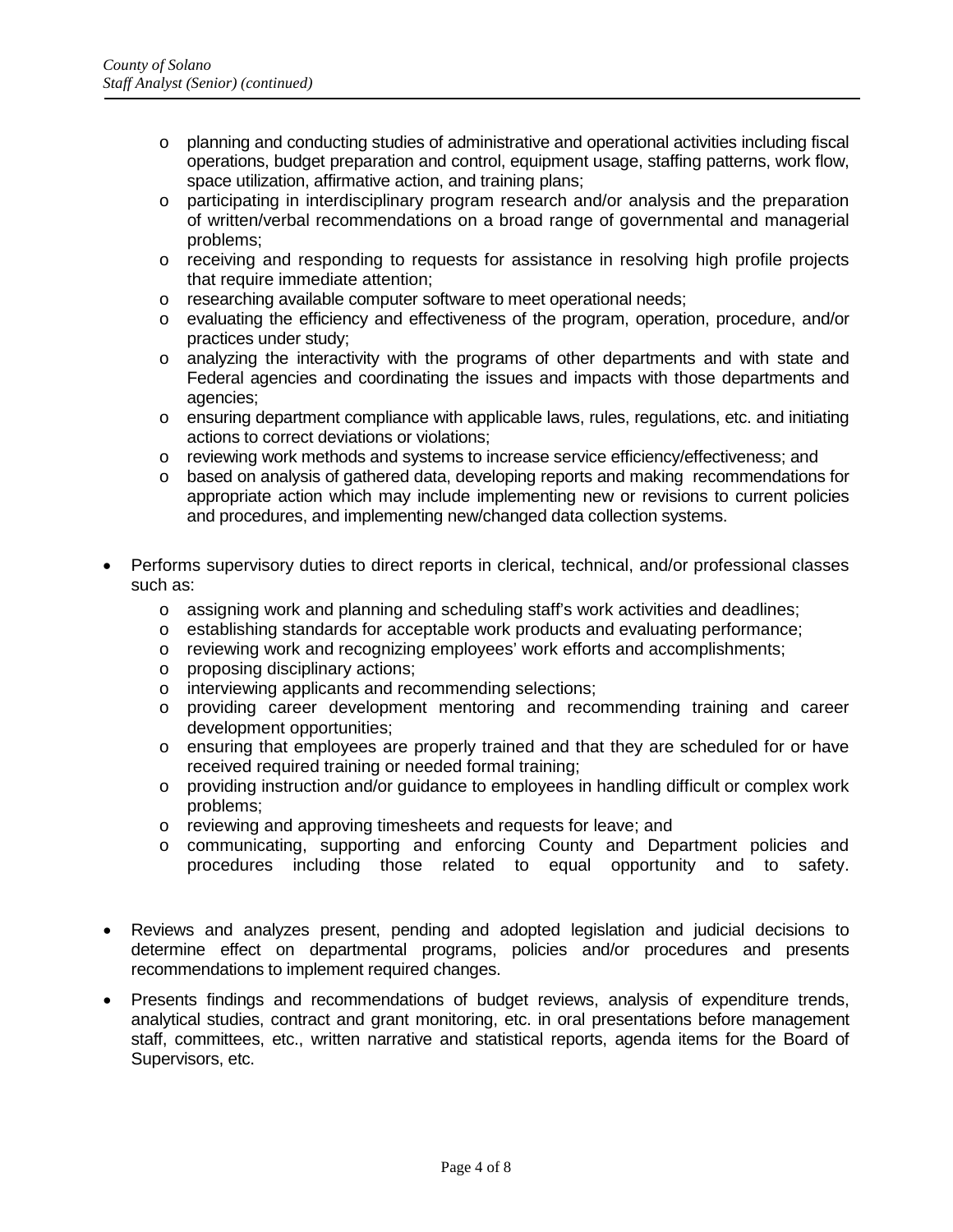- Represents the department at County and non-County meetings and before boards, commissions and committees; serves on County and non-County committees, advisory groups, and task forces; collaborates with other county departments on cross-functional projects; works with representatives from Federal and state agencies on fiscal management issues; and provides staff support at meetings.
- Performs other duties of a similar nature or level as assigned.

#### **EDUCATION AND EXPERIENCE:**

**Education:** Bachelor's degree or higher from an accredited college or university preferably in Business Administration, Public Administration, Accounting, Finance, or a related field or, if in a related field, have completed nine (9) semester, or thirteen and one half (13.5) quarter units in the field of accounting.

#### **AND**

**Experience:** Two (2) years of responsible professional work experience equivalent to the functions performed by a Staff Analyst within the particular field of expertise required.

## **LICENSING, CERTIFICATION AND REGISTRATION REQUIREMENTS**:

- Applicants are required to possess a valid California Driver's License, Class C.
- All licenses must be kept current while employed in this class.

## **REQUIRED KNOWLEDGE, SKILLS AND ABILITIES:**

#### **Knowledge of:**

- Principles and practices associated with governmental accounting, budget preparation, budget administration, and financial analysis.
- Budget preparation principles, practices, and techniques.
- Principles and practices of accounting, cost analysis, and fiscal management.
- Practices and techniques of analytical techniques to include administrative and statistical analysis, statistical report preparation, and graphic presentation of analysis.
- Laws, regulations and policies applicable to work performed and of the assigned organization.
- Standard and accepted principles and practices of supervision, leadership, motivation, team building, organization, training, and conflict resolution.
- Legislative and judicial analysis resources.
- Oral communication techniques to include presentations to groups of various sizes in a positive, inclusive, and motivational manner.
- English composition, spelling, grammar, vocabulary, and punctuation for both written and oral communications.
- Formats and appropriate terminology for written communications such as business correspondence, policies, procedures and narrative reports.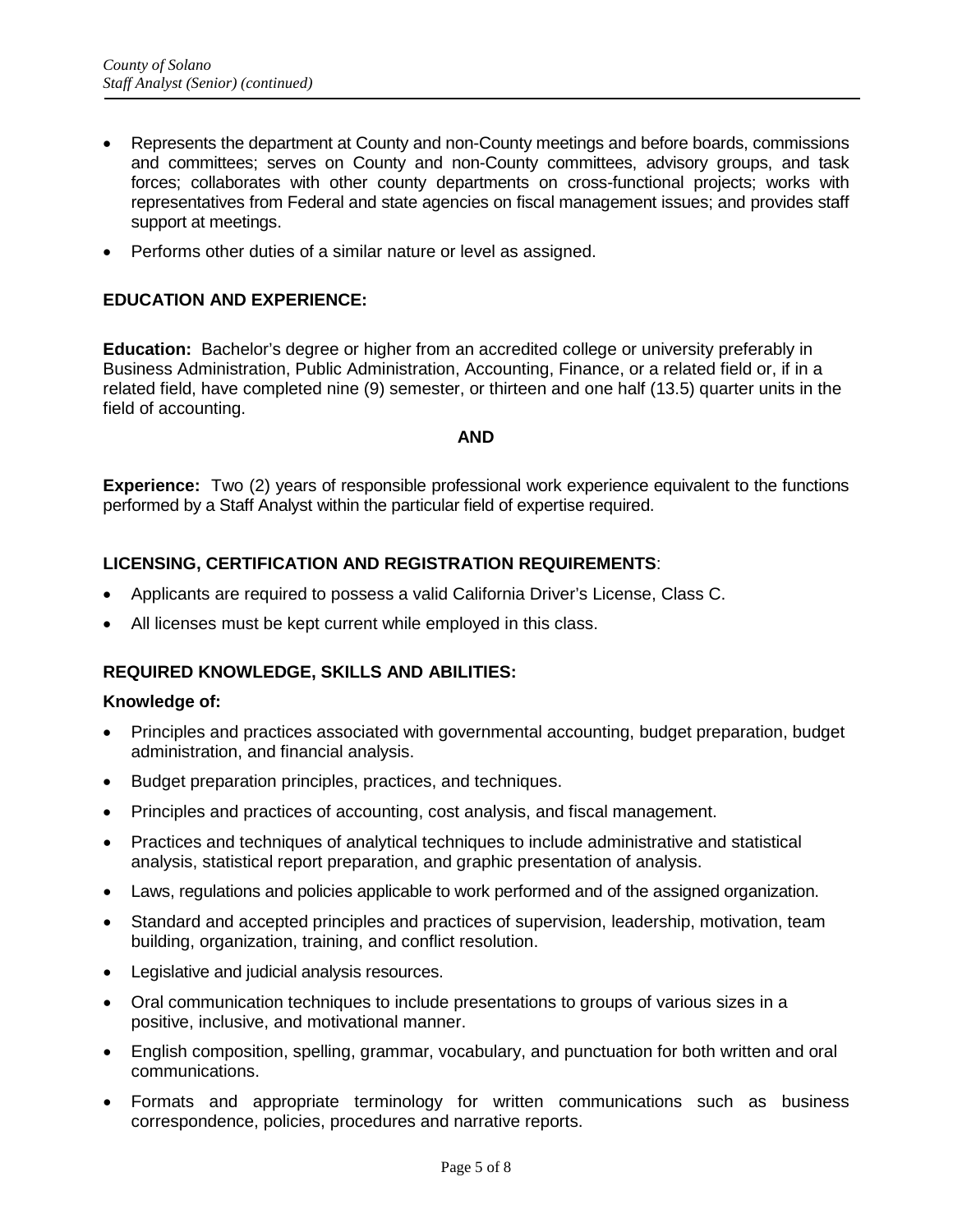- Basic mathematics for developing, preparing and completing numerical, budgetary, and/or statistical reports.
- Standard office procedures, practices, equipment, personal computers, and software.

#### **Skill and/or Ability to:**

- Prepare, analyze, monitor and audit budgets, cost analysis reports, funding proposals and other narrative and statistical reports related to the budget.
- Understand and analyze expenditure reports.
- Analyze financial reports, expense claims, cost analysis patterns and trends, etc.
- Analyze Federal and state proposed budgets to determine impact on assigned unit's program revenue and operations.
- Prepare and monitor contracts and grants according to designated guidelines and regulations.
- Consult with executive level management staff.
- Plan, organize and conduct complex analytical studies involving the professional body of knowledge related to the specific assignment.
- Collect, compile and analyze qualitative information (to include regulations, procedures and technical reference materials) and quantitative data (to include statistical and cost analysis reports); draw logical conclusions; and make appropriate recommendations.
- Review and install changes in work methods, systems and procedures develop and implement operational procedures and plan, coordinate and initiate actions necessary to implement policy and administrative decisions.
- Supervise, evaluate, train, and develop staff and organize their work.
- Comprehend, interpret, explain, and apply a variety of complex laws, regulations, procedures, and other information related to operations and programs of assigned department and use good judgment in their application.
- Research laws, regulations, procedures and/or technical reference materials; analyze, evaluate and interpret the data gathered; draw logical conclusions; develop reasonable and deliverable options, make appropriate recommendations; and implement the resultant change effectively.
- Make decisions, use independent judgment and work with little direct supervision as situations warrant.
- Manage a variety of simultaneous work projects and carry them through to successful completion.
- Interpret political and administrative directions and incorporate them into operational policies and procedures.
- Prepare a variety of written communications to include reports, policies, procedures and comprehensive narrative and statistical reports.
- Communicate information and ideas clearly and concisely, both orally and in writing.
- Work with and speak to various cultural and ethnic individuals and groups in a tactful and effective manner.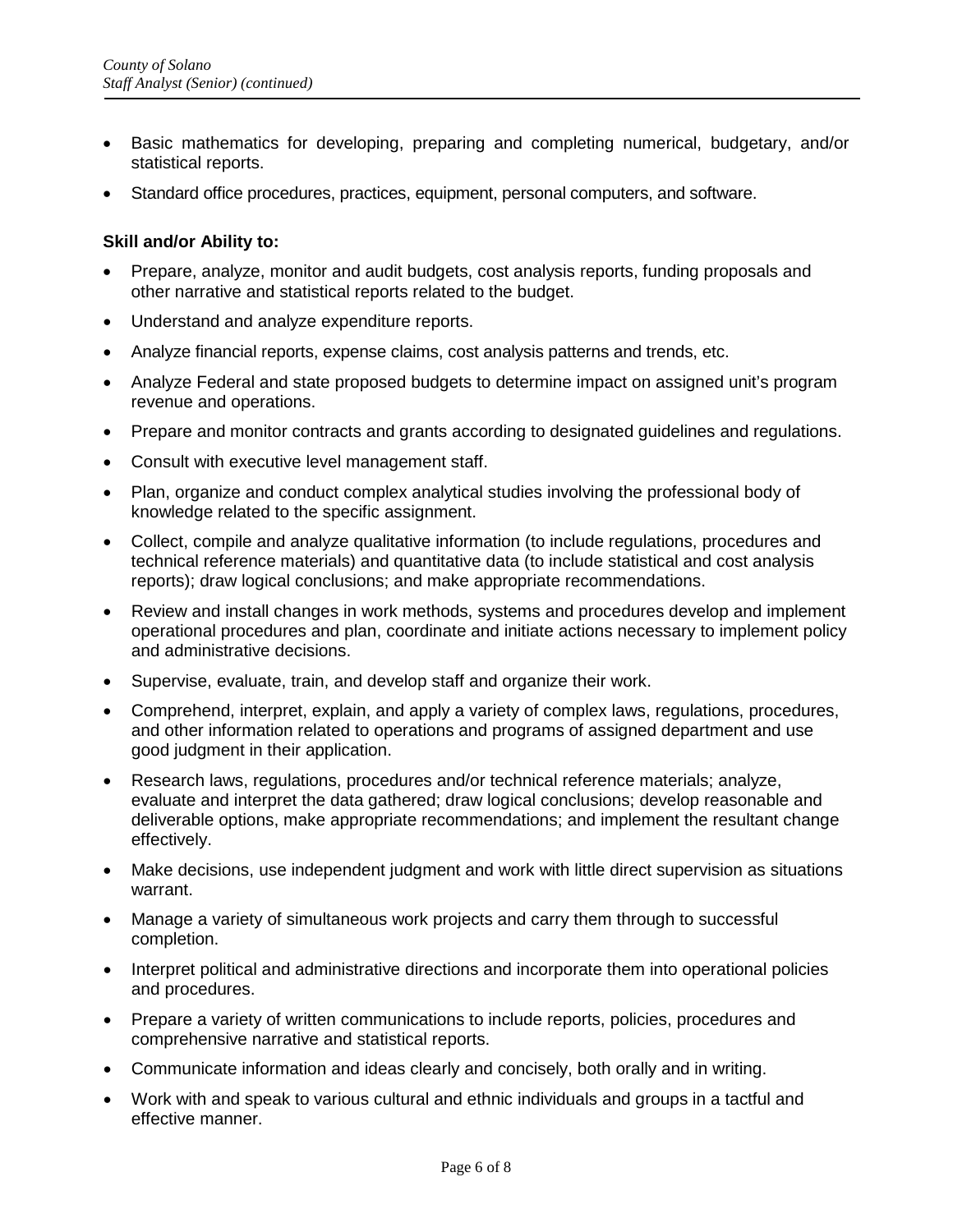- Establish and maintain effective working relationships with those contacted in the performance of required duties, including those who have objectives counter to assigned role.
- Represent the office in meetings with representatives from various County and non-County organizations, with local businesses, with customers, and/or with the general public.
- Maintain accurate records and document actions taken.
- Maintain confidentiality of records and information per pertinent laws/regulations.
- Use modern office equipment to include computers and related software applications which often are unique to the work of the assigned units.

## **PHYSICAL REQUIREMENTS :**

- Mobility and Dexterity: Positions in this class typically require stooping, kneeling, reaching, standing, walking, fingering, grasping, feeling (i.e. sense of touch), and repetitive motion.
- Lifting, Carrying, Pushing and Pulling -- Light Work: Employees in this class will be exerting up to 20 pounds of force occasionally and/or up to 10 pounds of force frequently, and/or a negligible amount of force constantly to move objects.
- Vision: Positions in this class require the employee to have close visual acuity, with or without correction, to prepare and analyze data and figures, transcribe, view a computer terminal, read, etc. Positions in this class also require employees to have depth perception in order to operate a motor vehicle.
- Hearing/Talking: Positions in this class require the employee to perceive the nature of sounds at normal speaking levels with or without correction, and have the ability to receive detailed information through oral communication. Positions in this class require the employee to express or exchange ideas by means of the spoken word.

## **WORKING CONDITIONS:**

- Office Work: Employees in this class will most often be working in an office setting.
- Traffic Hazards: Employees in this class will be required to operate a vehicle and thus will be subject to traffic hazards while driving.

## **OTHER REQUIREMENTS:**

- Background Checks: The County may conduct a background check and a reference check on candidates prior to appointment to a position within this class. The background check may include the State of California Department of Justice, the Federal Bureau of Investigation (FBI), the Child Abuse Central Index (CACI), and criminal checks in any City/County where the applicant has lived, worked or gone to school.
- Independent Travel: Incumbents are required to travel independently, for example, to perform work at other work sites, to attend meetings with other County employees, to meet with contractors, to attend meetings with community organizations, etc.
- Hours of Work: Incumbents may be required to work weekends, holidays, irregular hours, oncall, and after normal business hours.